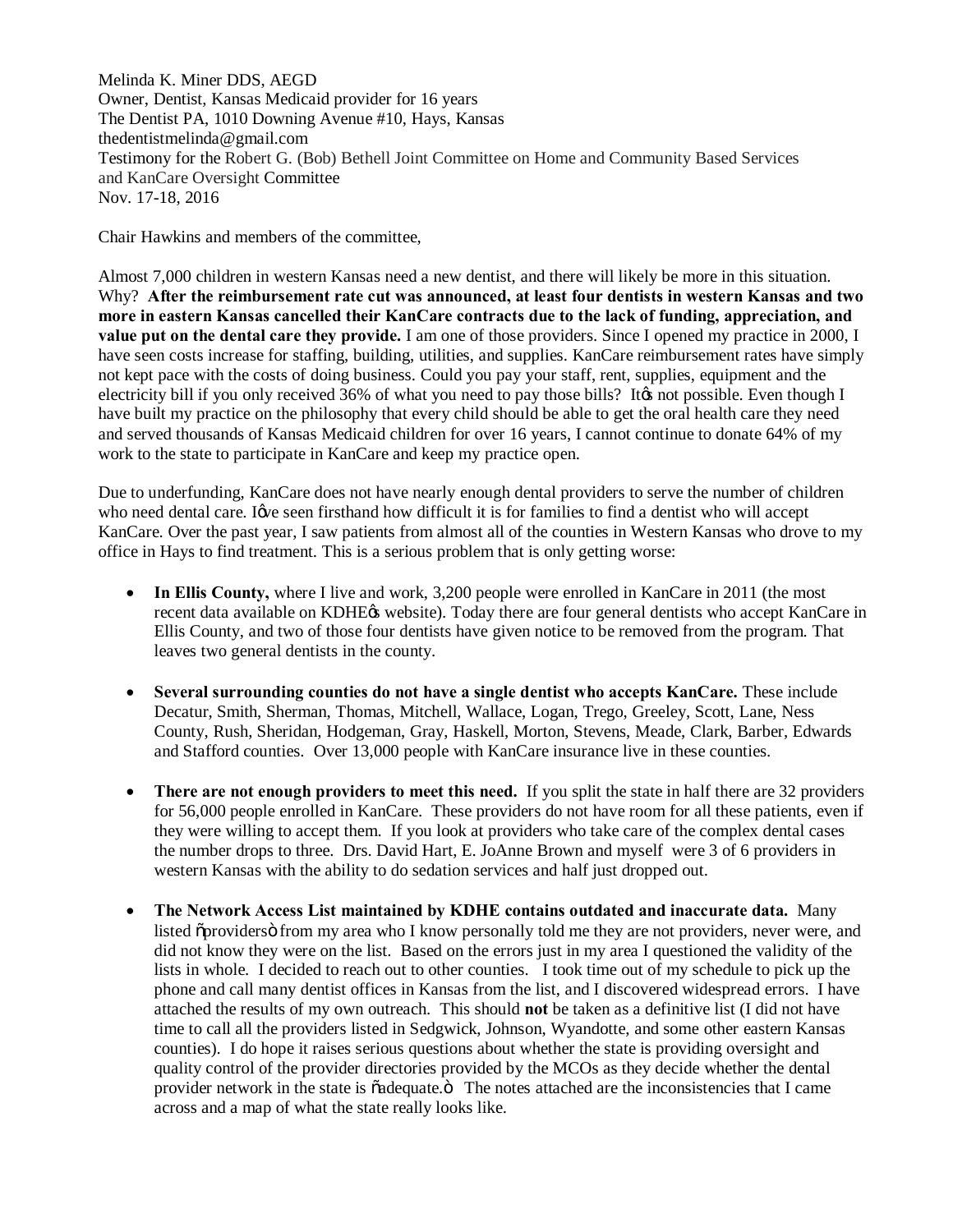Without providers, there is no KanCare dental coverage. If KanCares reimbursement rate was comparable to Delta Dental many of the 2,100 dentists in the state would become providers. The network would be adequate. If Kansas would allow mid-level dental providers and keep the supra-gingival scaler assistants we could provide care more cost-effectively to patients with KanCare insurance; the current reimbursement is still inadequate even with that. As it stands, dentists are choosing to end their participation in the program and patients in Kansas are unable to get the care they were promised. Kansas should make the necessary funding and policy decisions to rebuild KanCare & commitment to providing dental care coverage.

Please contact me if I can answer any questions or provide any additional information.

Sincerely,  $\supset$ Melinda Miner, DDS, AEGD

### *My notes after my phone calls to "providers" from the Network Access List*

### **Ellis County**

Dr. Daniel Miner has 300 KanCare kids in his practice. He will not take new patients. Dr. Michael Holmberg and Melinda Miner have given notice as of December 21, 2016. Drs. Charis and Charles Brandt Brooks moved out of state earlier this year. Drs. Kurt Martin, Ronald Roholt, and Larry Good are not, and were never, providers.

# **Russell county**

Dr. Michael has only 200 KanCare patients in his practice. He will not take new patients.

# **Barton County**

Dr. David Hart left the network November 1, 2016. Dr. Nathan Jergenson moved out of state earlier this year.

### **Norton County**

Dr. Mark Klein retired.

### **Riley County**

Drs. Amy Brockman, Antoinette Cancelada, Oluwatobi Gbemi, and Adam Bowen are no longer providers in this county.

Dr. Danielle Royer works on Fort Riley for the Army.

### **Morton County**

Dr. Bill Tidwell retired. The dentist who bought his practice does not accept KanCare.

### **Wichita County**

Dr. E Joanne Brown gave notice and will no longer be a provider November 30, 2016

### **Rawlins County**

Drs. Roger Minneman, Zachary Shelton, Micah Snyder are no longer providers in this county Dr. Nathan Schmidt is leaving the clinic in June 2017 **Lincoln County** 

Dr. William Knapp passed away in 2014.

### **Harvey County**

Drs. Justin Dillner, Matthew Tippin, Robert Sweet are not providers. Dr. Terry Greenstein moved to Kingman County and is no longer a provider.